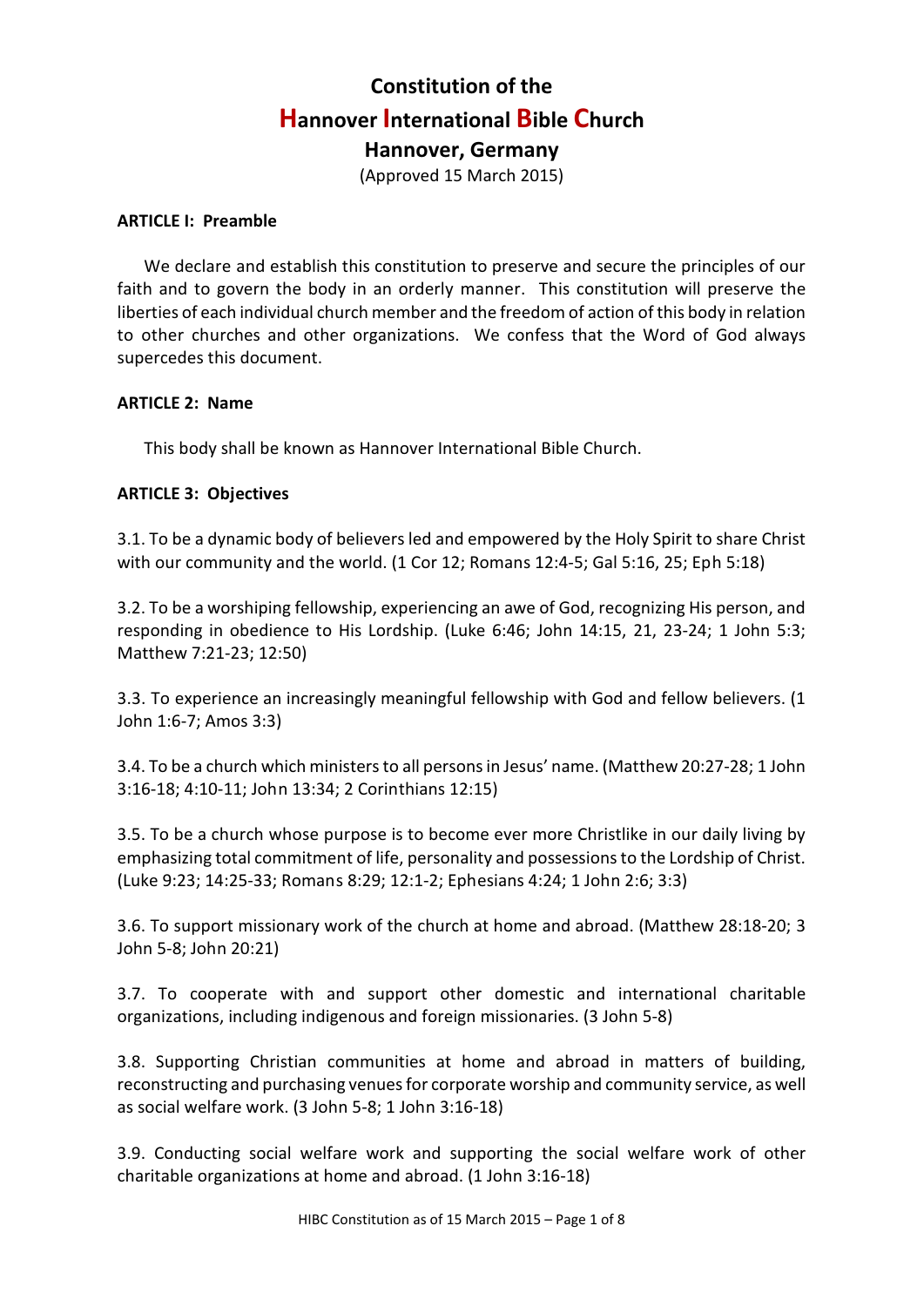3.10. Exercise Christian charity wherever help is needed. (1 Corinthians 13:1-8; 1 John 3:16- 18)

# **ARTICLE 4: Purpose**

4.1 The purpose of this congregation is to give visible form to that faith and fellowship to which God has called His people through Jesus Christ, our Lord and Savior. We acknowledge ourselves to be a local manifestation of the universal church in and through which Jesus Christ continues to minister to the world by His Holy Spirit. (1 Corinthians 12; Romans 12:4-5; Ephesians 1:23; 2:16; 4:4, 12, 16; Colossians 1:18)

4.2 We shall seek to fulfill this calling through corporate worship, prayer, and study; through a program of Christian nurture by which our members may be built up in their faith and love; through proclamation of the Gospel by word and deed, local and world-wide; and through ministering to human need in the name of our Lord, Jesus Christ. (Acts 2:42)

### **ARTICLE 5: Doctrine**

The church accepts the Scriptures of the Old and New Testaments as the inspired Word of God and as the authoritative basis for its doctrine and all thatit does. The church's statement of faith is a brief summary of what we believe. The Word of God always supercedes the statement of faith and any document produced by the church. (2 Timothy 3:16-17; John 17:17)

### **ARTICLE 6: Polity and Government**

6.1 Recognizing that Jesus Christ is the only Head of the Church, this congregation shall seek to learn and obey the will of our Lord in all matters of faith and practice. Decisions for governing the affairs of this church are the responsibility of the active membership of the congregation operating under the Lordship of Christ. (1 Corinthians 11:3; Ephesians 1:22; 2:19-20; 4:15; 5:23)

6.2 The government ofthis church is vested in the body of believers who compose it. Persons duly received by the members shall constitute the membership in accordance with Article VII of this constitution.

6.3 All internal groups created and empowered by the church shall report to and be accountable only to the church, unless otherwise specified by church action.

6.4 **This church is autonomous.** The Church answers to no higher organization. She answers to God and God alone. (Ephesians 1:22; 5:23; Colossians 1:18; Acts 5:29, 32)

6.5 The church can vote to become a member of other organizations for the purposes of cooperation, fellowship, and training. The church cannot vote to place itself under any other authority other than Jesus Christ.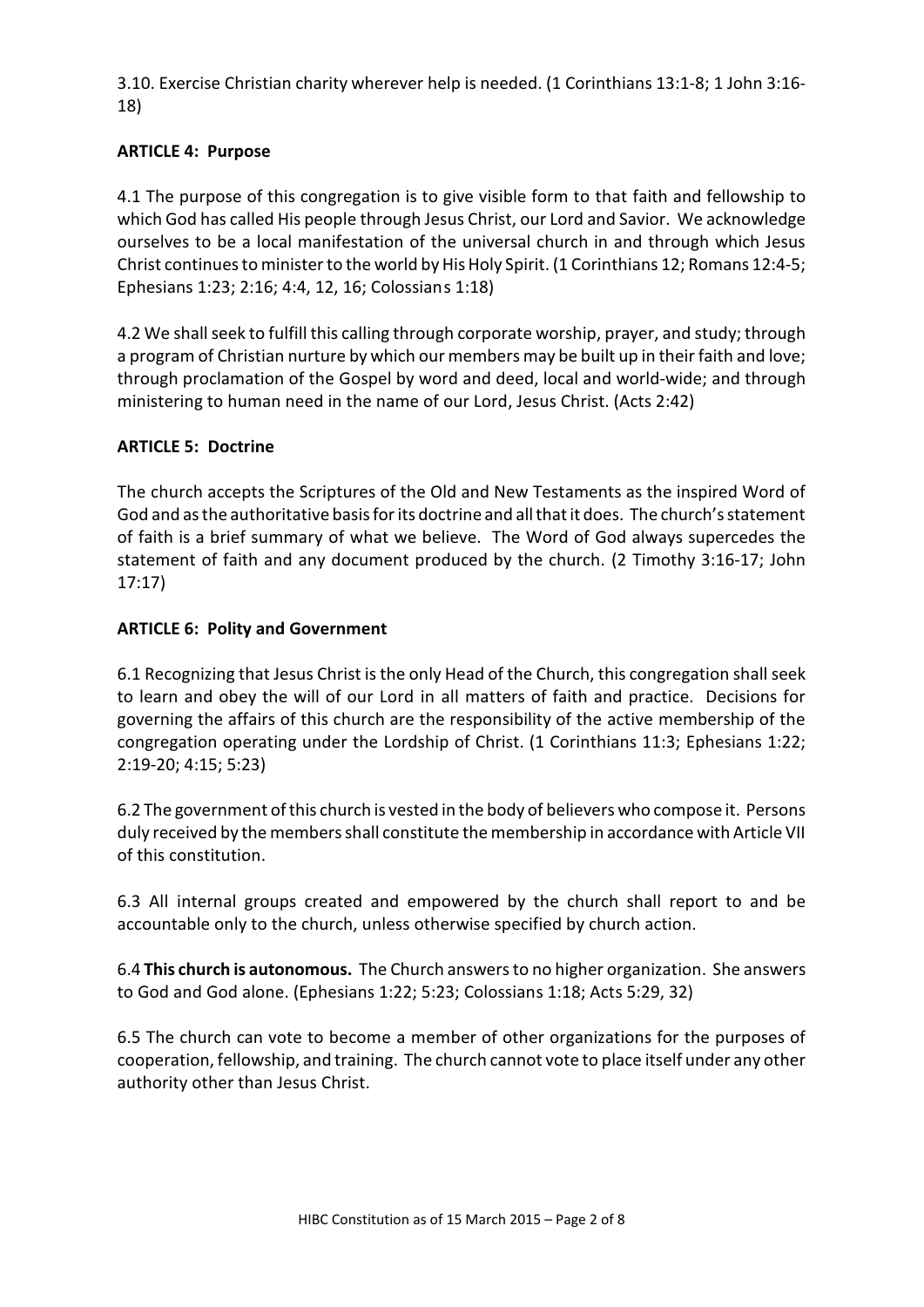### **ARTICLE 7: Membership**

**7.1 Admission to Membership:** Any person professing faith in Jesus Christ as Lord and Savior, trusting solely in His merits for salvation, having been baptized by immersion after profession offaith, giving evidence ofsalvation, is invited to become a member ofthis church.

**7.1.1** Prior to receiving membership, each person will read, understand and agree with the Church's statement of faith, doctrinal positions, the Covenant of Membership and this constitution. (Acts 2:42; 1 Corinthians 1:10; Romans 15:5-6)

**7.1.2 Testing:** Each prospective member will give testimony before the Church and allow the members to test them of at least a period of two months before being accepted as a member. (1 Thessalonians 5:21; 1 John 4:1)

**7. 2 Rights:** Members receive the many blessings of the firm commitment of each member to all the other members, as outlined in the Covenant of Membership. All members sixteen are entitled to vote in elections and questions presented at church business meetings. Members are eligible for consideration as candidates for elected church offices. (see Section on elected officers for qualifications).

**7.3 Duties:** All church members are expected to understand the Covenant of Membership and abide by it, and to understand and be in agreement with the Statement of Faith and doctrinal positions. Each member is responsible for regular participation in the life of the church and its ongoing support, including financial contributions. Each member is obligated to test all new members. (1 Corinthians 12; Romans 12:5-6)

**7.4 Annual Renewal:** Membership is renewed annually. By renewing one's membership one reaffirms their commitment to the Lord and His Church. Membership is renewed every January. Those who do not renew their membership will be dropped from the roles. (Hebrews 3:6, 14; 6:11-12; Colossians 1:22-23)

### **7.5 Covenant of Membership**

7.5.1 Having been led, by the Spirit of God, to receive the Lord Jesus Christ as Lord and Saviour, on the profession of our faith in His merits alone for our salvation, having been baptized in the name of the Father, and of the Son, and of the Holy Spirit, we do now, in the presence of God, and the assembly, mostsolemnly and joyfully enter into covenant with one another as one body in Christ. (Romans 10:9-10; 12:4-5)

7.5.2 We endeavor, therefore, by the aid of the Holy Spirit to walk together in Christian love in truth; to strive for the advancement of this church, to pursue personal and corporate holiness; in knowledge and in righteousness; to promote its spirituality; to sustain its worship, ordinances, discipline, and doctrines; to contribute cheerfully and regularly, as able, to the support of the ministry, the expenses of the church, the relief of the poor, and the spreading of the gospel throughout all nations. (Jude 3; Galatians 5:16, 25; Ephesians 4:11-16; 5:18; Hebrews 12:14; 1 Timothy 4:7-8; Titus 2:11-14; 1 Corinthians 1:10; 2 Timothy 2:15; 2 Corinthians 8:1-5, 18-14; 3 John 5-8; Acts 2:42; Romans 12:12; Matthew 18:15-20; 1 Corinthians 5:9-13, Galatians 6:1-10, 1 Thessalonians 5:12-24 and 2 Thessalonians 3:10-15)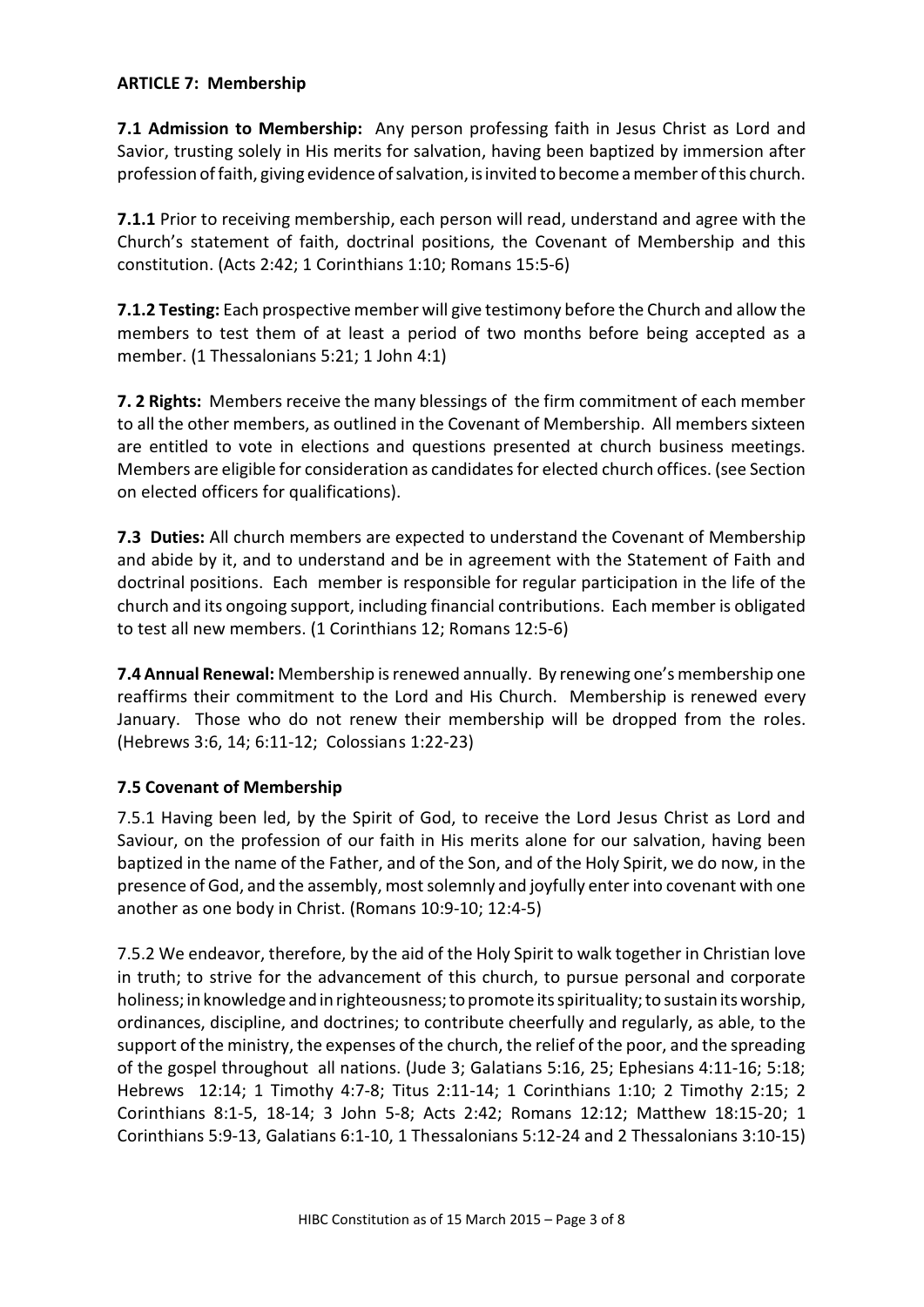7.5.3 We also endeavor to maintain family and private devotions; to religiously educate our children; to seek the salvation of our relatives and acquaintances; to walk circumspectly in the world; to be just in our dealings, faithful in our engagements, and exemplary in our conduct, abstaining from practices that violate clear biblical principles; to be zealous in our efforts to advance the Kingdom of our Savior. (Romans 8:29; 12:1-2; 13:14; Ephesians 4:24; Colossians 3:10-12; 1 John 2:6, 15-17; 3:3, 9-10)

7.5.4 We endeavor, to practice complete chastity before marriage and complete fidelity in heterosexual marriage by abstaining from practices such as cohabitation, pornography, and fornication. (1 Corinthians 7; Hebrews 13:4; Matthew 18:9; Romans 1:32)

7.5.5 We further endeavor to watch over one another in brotherly love; to remember one another in prayer; to aid one another in sickness and distress; to cultivate Christian sympathy in feeling and Christian courtesy in speech; transparent slow to take offense, but always ready quickly forgive and be reconciled and mindful of the rules of our Lord and Savior to secure it without delay. (John 13:34-35; 1 John 3:16-18; Romans 12:12; 1 Thessalonians 5:11, 18; Luke 18:1; Ephesians 4:20-32; Matthew 6:12, 14-15)

7.5.6 We moreover intend, as soon as possible, when we remove from this place, to unite with some other church where we can carry out the spirit of this covenant and the principles of God's Word. (1 Corinthians 12:14-21)

# **7.6 Termination of Membership**

**7.6.1 By personal request:** Upon written request, a member may be dropped from membership rolls. When requested, a letter of reference shall be granted to another church, providing that the member is in good standing.

# **7.6.2 By exclusion:** See 7.7 Discipline

**7.6.3 By non-participation:** If, after six months of non-participation for no reasonable reason members will be dropped from the rolls of the church. The membership will attempt to make contact, but if unsuccessful the non-participant will be dropped. (John 15:1-8; Matthew 3:8; 7:21-27; 21:28-30; Galatians 5:22-23; Ephesians 5:9; Philippians 1:11; Romans 2:4-7; 2 Peter 1:4-8)

**7.6.4 By death:** The names of deceased members shall be removed from the membership rolls.

# **7.6.5 Failure to renew:** See 7.4.

# **7.7: Discipline**

7.7.1 Church members are encouraged to practice church discipline as outlined by our Lord Jesus Christ in Matthew 18:5-18. The goal of church discipline is holiness within the Body. (Hebrews 12:5-14; 1 Peter 1:13-16; 1 Timothy 4:7-8; Titus 2:11-14)

7.7.2 When church discipline gets to the level of the church being involved, the church will notify the member in writing. The church will gather together in fasting and prayer before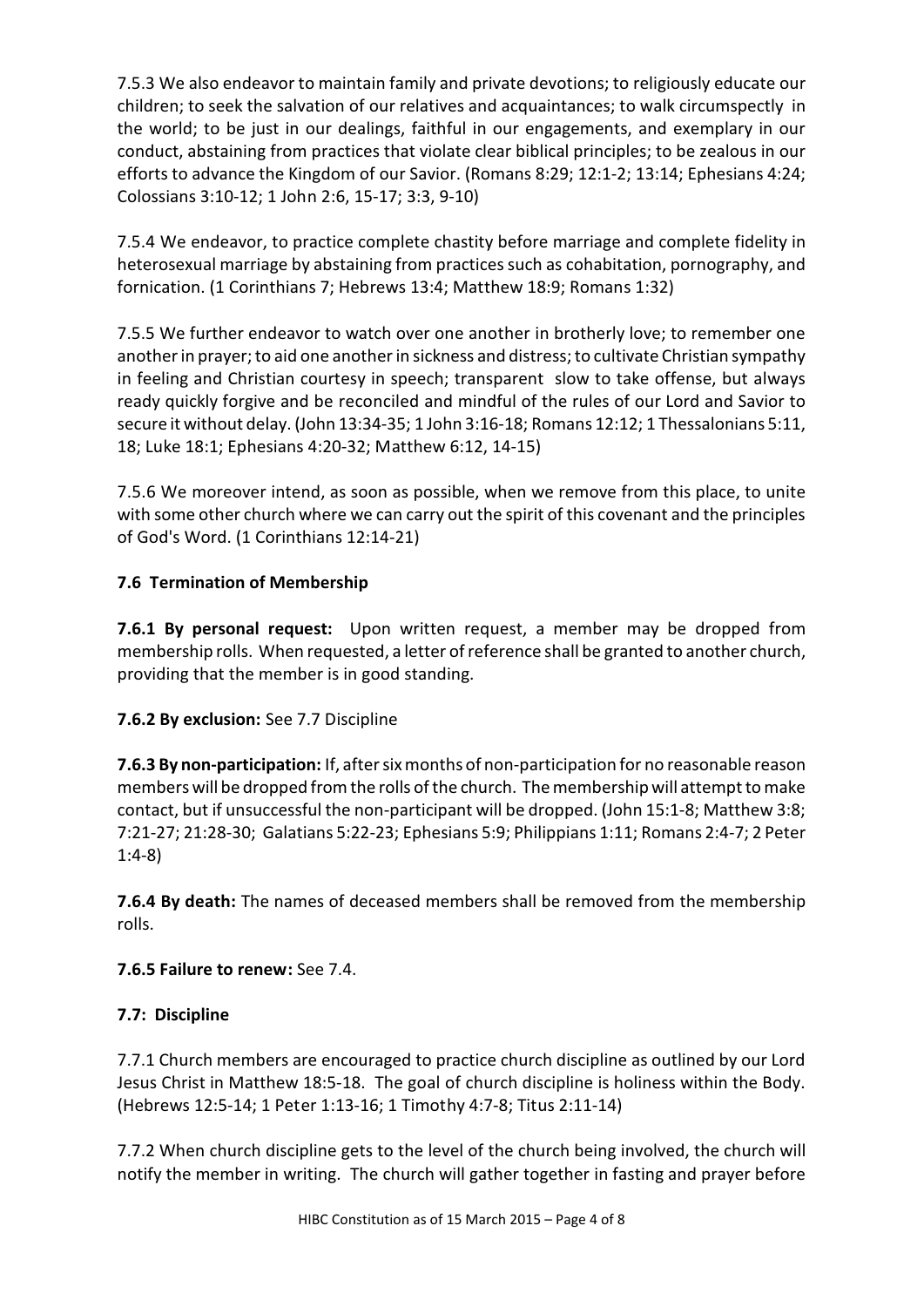any final decision is made. The church will makes its final decision in writing. Dismissal is effective upon 2/3 majority vote of the members present at a business meeting.

7.7.3 The church shall refer to Matthew 18:15-20, 1 Corinthians 5:9-13, Galatians 6:1-10, 1 Thessalonians 5:12-24 and 2 Thessalonians 3:10-15 as God's commandments regarding church discipline.

7.7.4 The church will receive back into fellowship those disciplined members who repent and seek reconciliation publicly before the members. After careful consideration the members shall vote for reinstatement. The reinstatement of an ex-member will follow the same procedures as for a new member.

### **ARTICLE 8: Meetings**

8.1 Family business meetings will be conducted as required but at least quarterly.

8.2 All official meetings will be announced at least two Sundays prior to the meeting.

8.3 Items for discussion will be provided to the congregation prior to any official meeting for the purpose of prayer and study.

8.4 Proxy votes are acceptable only on production of a letter signed by the person voting in absentia.

8.5 The pastor will moderate meetings unless the Church decides to elect a different moderator.

### **ARTICLE 9: Church Officers and Other Appointments**

**9.1 - Church Leaders:** The officers of this church shall be the pastor, elders, deacons, clerk, treasurer, organizational officers andministry team leaders. These positions will be voted on and filled as and when deemed by the members to be necessary.

9.1.1 All elected leaders will be in full agreement with the church's statement of faith, constitution, doctrinal positions and covenant ofmembership and will teach the Bible in light of the church's doctrinal stand.

9.1.2 All Bible studies and small groups that are affiliated with the Church must disciple and teach in light of the church's doctrinal stand.

9.1.3 God's qualification for elders and deacons will be applied to appointed elders and deacons. (1 Timothy 3:1-13; Titus 1:5-9; Acts 6:1-7)

9.1.4 Church leaders are to relinquish leadership if at any time they do not meet biblical qualifications.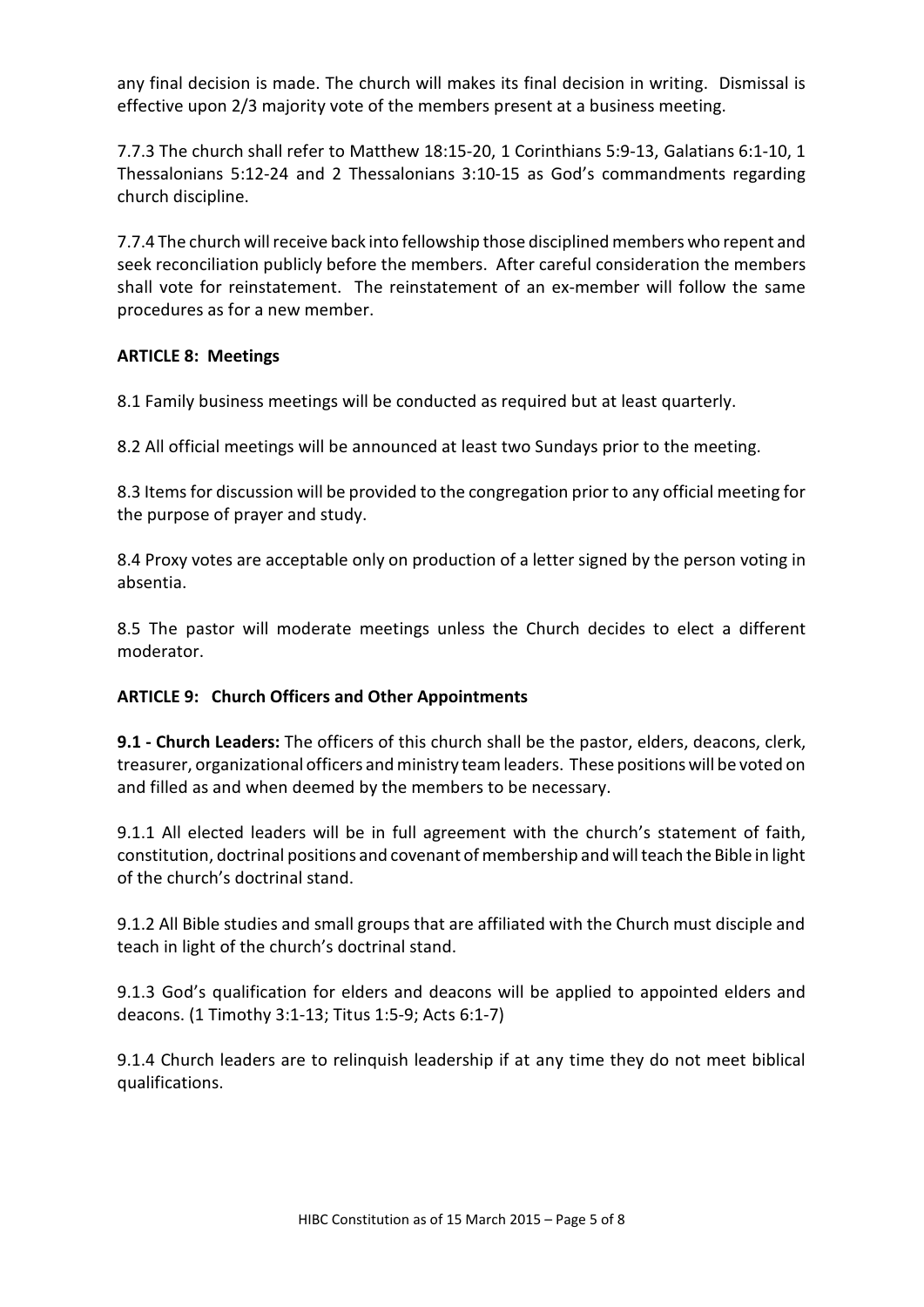### **9.2 – Appointments to the Board of Celle/Hannover International Bible Church e. V..**

9.2.1 The following officers will be elected automatically to serve on the board of the International Bible Church Celle/Hannover e.V.: Pastor, elders, deacons, treasurer.

9.2.2 Other appointees: Other members can be appointed to the board of Hannover/Celle International Bible Church e.V. by the vote of the church membership. Appointees must be members in good standing, fully committed to the Church, be in full agreement with the Church's statement of faith and doctrinal positions and have been a member for at least one year.

### **9.3 – Appointments to Official Representatives of the Church**

9.3.1 The pastor and his wife automatically are official representatives to any organizational meetings. (This paragraph assumes that the pastor's wife is a member of HIBC and is in good standing.)

9.3.2 Elders are automatically authorized to representthe Churchat organizational meetings.

9.3.2 The Church can vote to appoint other representatives. No member, with the above exceptions, can officially represent the Church without the church's vote.

### **ARTICLE 10: Ordinances**

10.1 **Baptism:** The church shall receive for baptism any person requesting it who has received Jesus Christ as Lord and Savior by personal faith. Candidate for baptism will attend baptism classes conducted by an elder before he/she is baptized.

10.1.1 Baptism shall be by immersion in water.

10.1.2 Those persons being baptized by the Church also must agree to become members of the Church. The Church will not baptize anyone who does not intend to be a member of HIBC.

10.1.2.1 Those being baptized will be in agreement the Church's statement of faith and doctrinal positions are will submit themselves to the testing the members. See Article 7 - Membership.

10.1.3 Those wishing to be baptized by the Church will attend baptism classes administered by an elder.

10.1.4 The pastor, or whomever the church shall authorize, shall administer baptism.

10.2 **Lord's Supper:** The church will observe the Lord's Supper on a regular basis.

10.2.1 The pastor, or whomever the church shall authorize, shall officiate the Lord's Supper.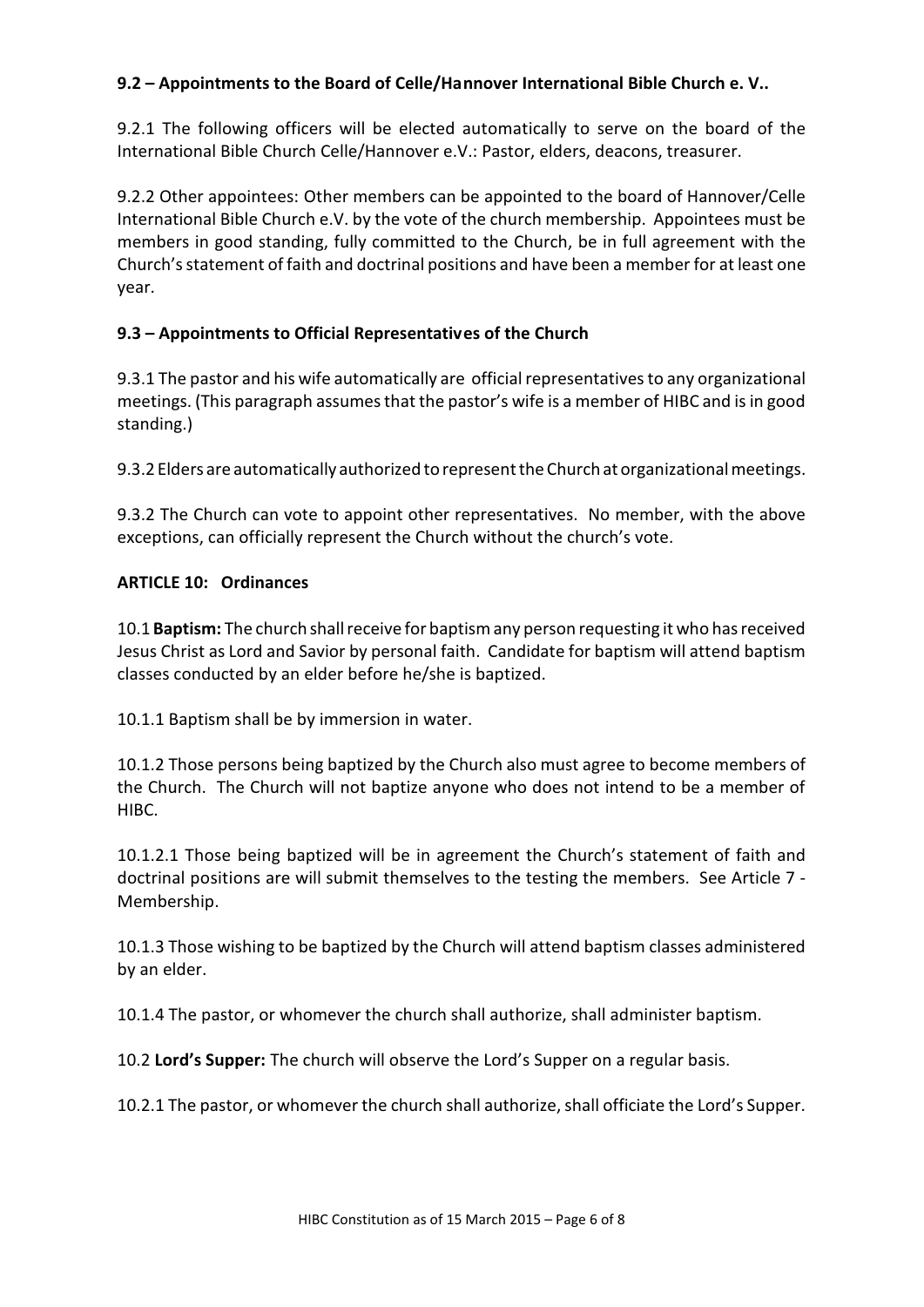### **ARTICLE 11: Other Religious Ceremonies**

11.1 **Weddings**. The Church will conduct marriage ceremonies for church members only. At least one person of the couple must be a member of HIBC. If one of the couple is not a member they will provide a letter of reference from the church where they are active members.

11.1.2 HIBC will only marry those couples who are both Christians. HIBC will not perform marriage ceremonies unless both persons in the engaged couple are practicing Christians.

11.1.3 Couples wishing to be married at HIBC must attend marriage counseling before the ceremony. The marriage counseling sessions are to be conducted by one of the elders of the Church.

11.1.4 Exceptions to the above requirements can only be by vote of the membership of HIBC. The requirement that both are practicing Christians is non-negotiable.

11.1.5 The Church will not remarry divorced people.

11.1.6 The Church cannot force or demand that the elders perform a marriage ceremony of which the elder objects.

**11.2 Baby Dedications**. Parents are encouraged to dedicate their children to the Lord. The dedication is between the parents and the Lord. The Church acts as witnesses to the parents' commitmentsto raise their children in the way ofthe Lord and makes a commitmentto assist the parents in their commitment to the Lord.

11.2.1 The Church does not baptize babies since the practice unscriptural. The Church baptizes only believers.

### **Article 12: Finances**

All tithes and offering made to Hannover International Bible Church will be forwarded to Celle/Hannover International Bible Church e.V. with specific instructions on howthose funds are to be disbursed.

### **ARTICLE 13: Disbandment**

In the event of the church disbanding, those voting to disband will also determine, by vote, how the church's property and funds will be disposed.

### **ARTICLE 14: Adoption and Amendments**

14.1 The constitution shall be considered adopted and in immediate effect if and when a majority of members vote in favor.